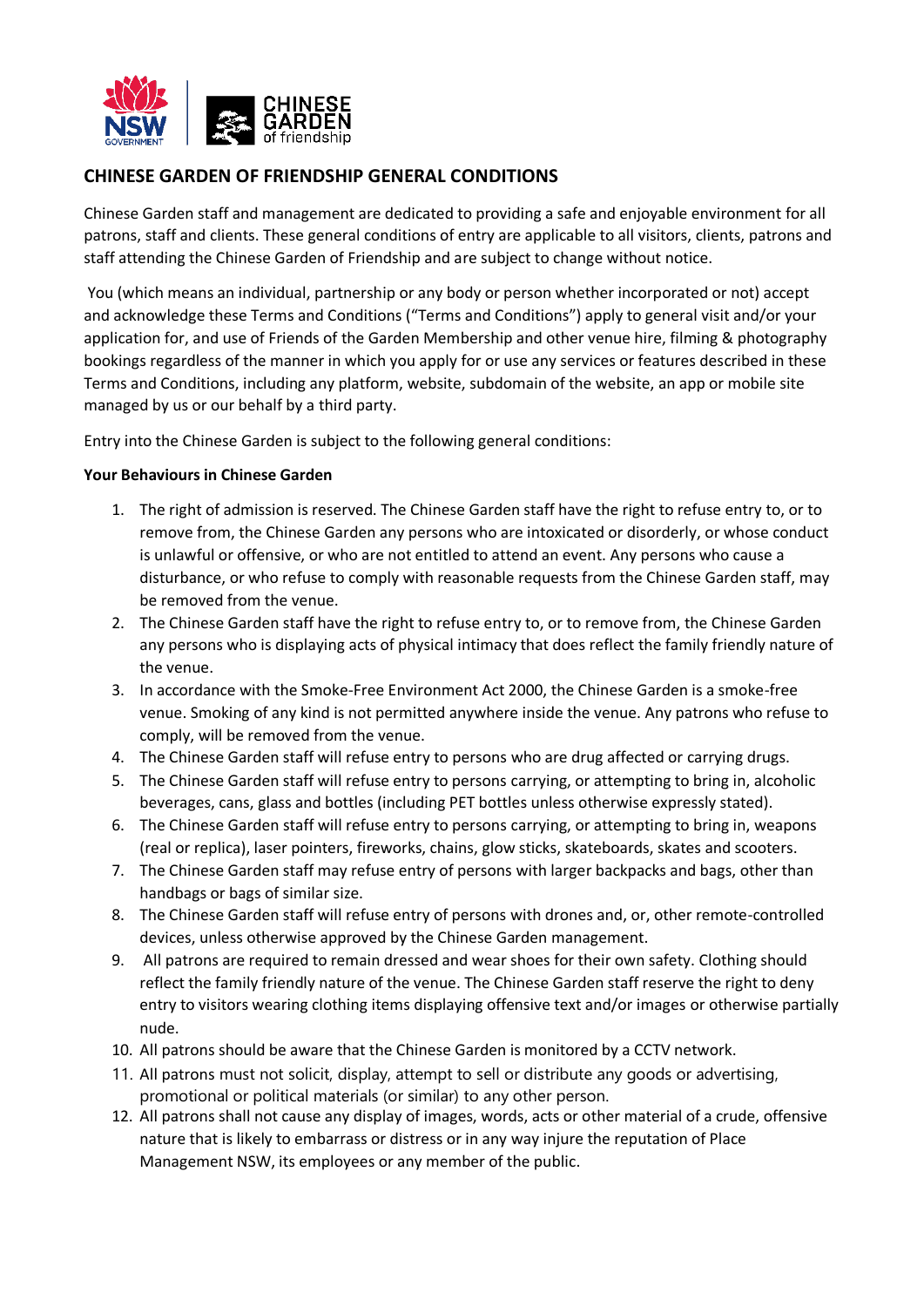

- 13. All patrons are not permitted to utilise the Chinese Garden for religious proselytization or in a way that is considered political in nature and not in the spirit of Chinese and Australian friendship.
- 14. All patrons must not harass or abuse staff or any other visitor.

# **Consumption of Food and Beverage**

- 15. The Chinese Garden is a licensed premise which alcoholic beverages are permitted to be retailed and consumed. The Chinese Garden fully supports and practices the Responsible Service of Alcohol under the Liquor Act 2007. Any person found inside the Chinese Garden to be intoxicated, violent, quarrelsome or disorderly will be removed and prevented from re-entering. Police will be notified of any person found supplying minors with alcohol and these persons will also be removed from the Chinese Garden.
- 16. All patrons must not supply commercial quantity of food or beverage products into the Chinese Garden unless approved by the Chinese Garden management. Visitors will be advised to dispose of such items or will have the items confiscated prior to entering the Chinese Garden. This does not apply to food or beverages for persons with special dietary requirements or medical needs, however no picnics are permitted.

### **Risk and Damages**

- 17. It is to be clearly noted that under the Civil Liabilities Act 2002 No 22, general admission crowds and general access may cause recreational risk. All patrons purchasing tickets or attending events within the Chinese Garden must assess their own risk prior to entry.
- 18. All patrons must take extra care around uneven surfaces and the water's edge. It is advisable that visitors wear flat, non-slippery walking shoes.
- 19. All patrons only have access to the stone or paved pathways of the Chinese Garden. Visitors are not permitted to enter the garden beds, climb trees or the rockery, or swim in the lake. This includes the grassed areas and lawns of the Chinese Garden.
- 20. All patrons must not cause any damage to the Chinese Garden structures and environment, including its fauna, flora and wildlife. Feeding wildlife, including koi fish, birds and water dragons, is prohibited unless under the supervision of the Chinese Garden staff. Chinese Garden reserves any and all rights and remedies available to it in relation to any damage or loss.
- 21. All patrons must not harm any wildlife within the Garden. Chasing, or throwing rocks at animals is strictly prohibited.
- 22. All patrons must be aware that animals within the Garden are wild and can be unpredictable, especially during breeding season. Beware of swooping birds.

### **Persons under 16**

23. Persons under the age of 16 must be always under the direct supervision of an adult. The Chinese Garden staff may refuse entry to, or to remove from, the Chinese Garden, or to refer to the police, any persons under the age of 16 who are without adult supervision.

### **Personal Belongings**

24. Bags and other items may be subject to inspection for the purpose of ensuring the compliance of the General Conditions. Any persons who refuse inspections may be denied entry to the Chinese Garden.